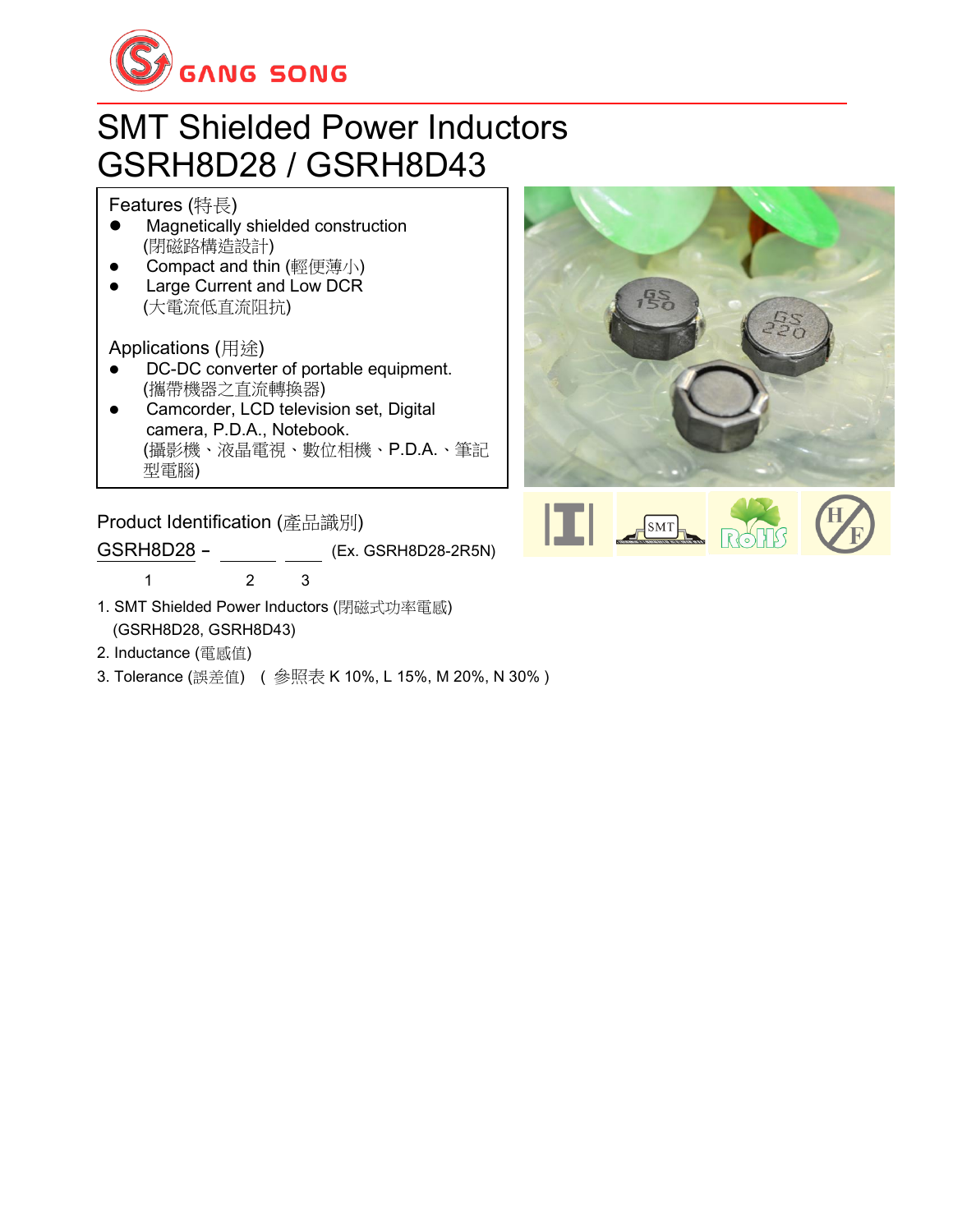

## SMT Shielded Power Inductors GSRH8D28 / GSRH8D43

Configurations & Dimensions (結構圖及規格尺寸)

#### GSRH8D28



GSRH8D43



Unit In mm

| $\tau_{\text{ype}}$ | $\cdots$ | D<br>D                 | ◡             | ◡         | -       |     | ◡          |            |     |
|---------------------|----------|------------------------|---------------|-----------|---------|-----|------------|------------|-----|
| (型式)                | (max'    | (max)                  | (max)         |           |         |     |            |            |     |
| GSRH8D28            | 8.3      | 8.3                    | $\sim$<br>3.0 | つに<br>د.ء | $\cdot$ | 6.3 | ი ი<br>z.o | o c<br>ے ۔ | 6.1 |
| GSRH8D43            | 8.3      | $\circ$ $\circ$<br>ი.ა | 4.5           | つに<br>د.ء | $\cdot$ | 6.3 | 2.8        | o c<br>ے۔  | 6.1 |

Design as Customer's Requested Specifications. (可依客戶特殊需求設計)